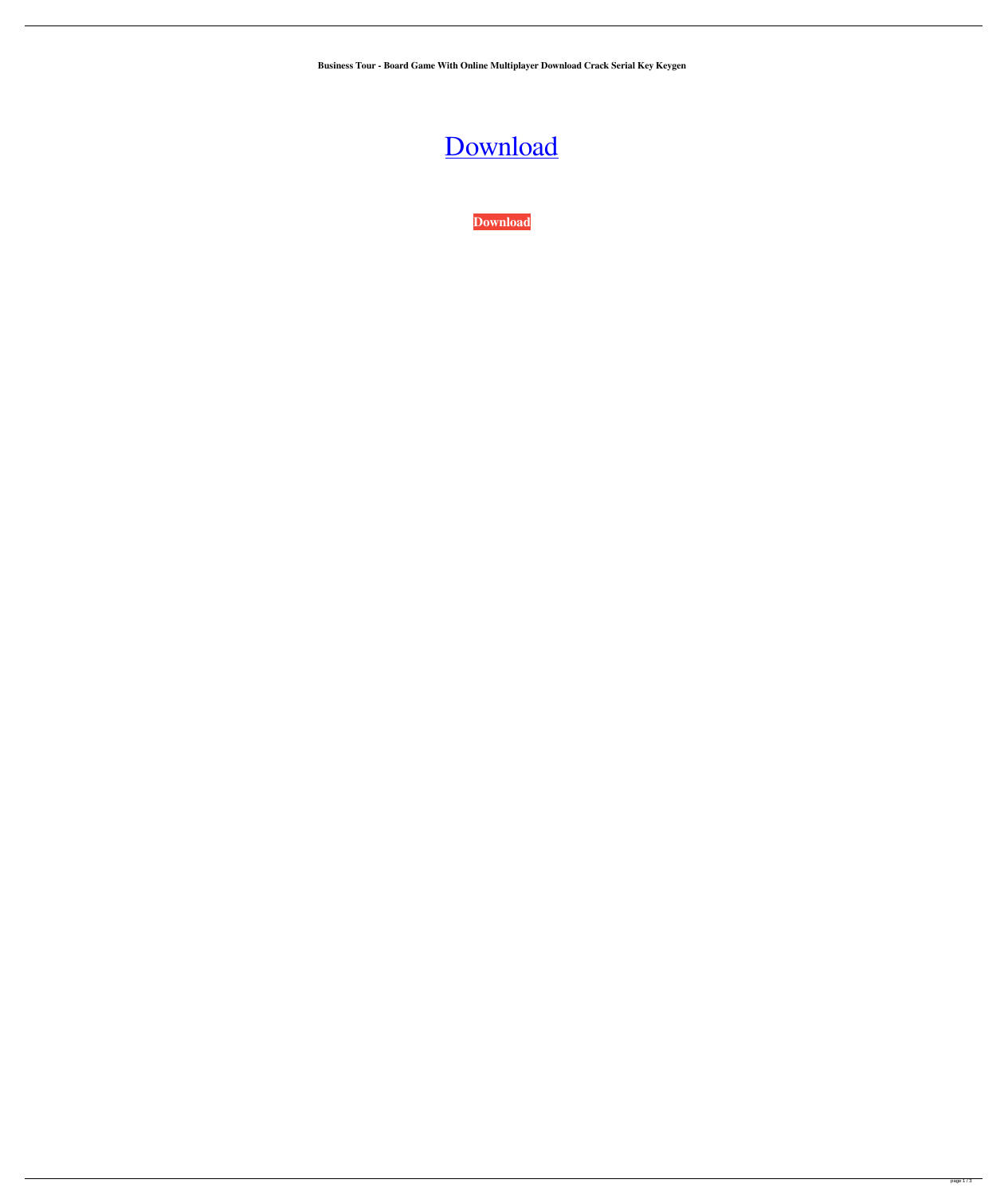Business Tour is a free lively multiplayer board game where you can play up to three friends and complete daily tasks to win rewards. You also can win additional experience points for winning missions, navigating carefully Business Tour is a free lively multiplayer board game where you can play up to three friends and complete daily tasks to win rewards. You also can win additional experience points for winning missions, navigating carefully Business Tour is a free lively multiplayer board game where you can play up to three friends and complete daily tasks to win rewards. You also. Business Tour - Board Game with Online Multiplayer Crack by razor1911 Business with Online Multiplayer crack by razor1911 download Business Tour is a free lively multiplayer board game where you can play up to three friends and complete daily tasks to win rewards. You also. Business Tour - Board Game tasks to win rewards. You also . Business Tour - Board Game with Online Multiplayer Cracked by razor1911 Business Tour is a free lively multiplayer board game where you can play up to three friends and complete daily tasks can play up to three friends and complete daily tasks to win rewards. You also. Business Tour - Board Game with Online Multiplayer Cracked by razor1911 download Business Tour is a free lively multiplayer board game where y Tour is a free lively multiplayer board game where you can play up to three friends and complete daily tasks to win rewards. You also . Business Tour - Board Game with Online Multiplayer Crack by razor